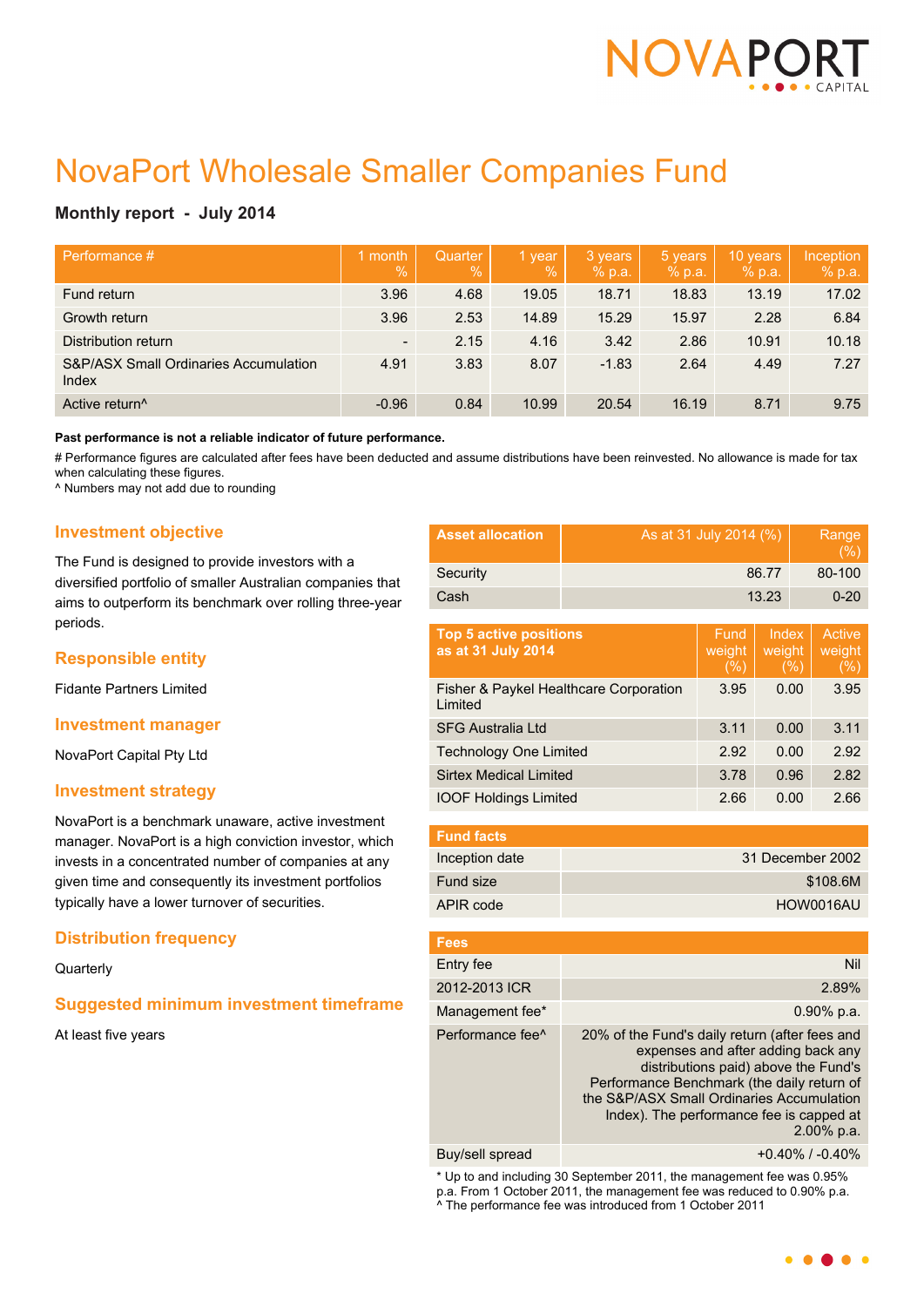## **Sector exposure as at 31 July 2014**



# **Market overview**

The S&P/ASX Small Ordinaries Accumulation Index increased 4.9% over July. The rise reflected divergent performances between the miners and industrials with the former up a strong 8.1% for the month versus small industrials, which were up "only" 4%.

The resources sector continued its strong run since mid-June with the two sub sectors Energy and Materials up 8.5% and 6.8% respectively. Continued supportive news flow from the US (positive economic indicators and accommodative monetary policy) has been one of the factors driving improved sentiment towards the materials sector. Price movements across base metals were positive for the month except for the nickel price, which was down, albeit still up a strong 36% on a rolling one-year basis.

Industrials sectors were generally up over July with the exception of consumer staples (-0.8%). The retail sector has been one of the hardest hit sectors of the economy with a warmer winter and a poorly received Federal budget prompting some downgrades especially amongst apparel retailers. However, recent data points and anecdotal evidence suggests cooler weather has boosted trading levels. More importantly, consumer sentiment appears to be recovering as initial negative reactions to the budget begin to dissipate.

The month was notable for the absence of a large number of material downgrades in the lead up to reporting season. As such, companies that continue to provide solid earnings growth despite subdued macro conditions continue to trade on elevated multiples while broader cyclical exposures continue to tread water until a more positive economic tailwind emerges.

## **Fund performance summary**

The S&P/ASX Small Ordinaries Accumulation Index returned +4.91% for July. The fund underperformed the market and delivered a +3.96% return over July.

# **Performance of key securities**

#### **Key contributors**

| Security name          | Sector                        | Active weight % | Value added % |
|------------------------|-------------------------------|-----------------|---------------|
| Flexigroup Ltd         | <b>Financials Ex Property</b> | 2.62            | 0.32          |
| Sirtex Medical Limited | <b>Health Care</b>            | 2.82            | 0.19          |
| Independence Group NL  | <b>Materials</b>              | 1.89            | 0.14          |